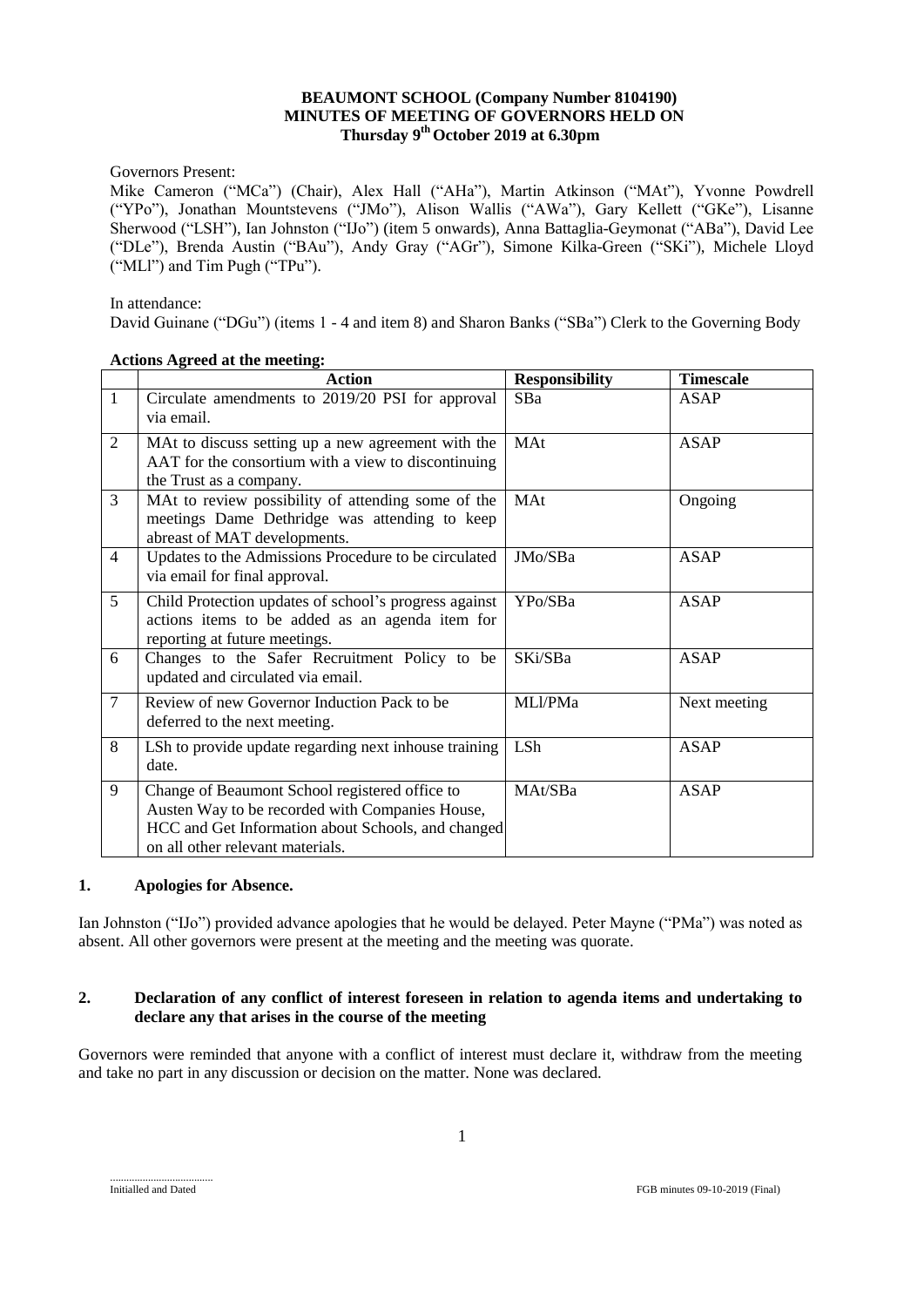# **3. To receive notification of any other business for item 20**

One item of additional business was noted.

# **4. Approval of minutes of the meeting on 10 th July 2019 and matters arising**

The minutes of the meeting on  $10<sup>th</sup>$  July 2019 were agreed as drafted. The action points from the meeting were considered as follows:

# **Actions Agreed at the meeting:**

|                          | <b>Action</b>                                                                                                                                          | <b>Responsibility</b> | <b>Timescale</b>    | <b>Update</b>                                            |
|--------------------------|--------------------------------------------------------------------------------------------------------------------------------------------------------|-----------------------|---------------------|----------------------------------------------------------|
| $\mathbf{1}$             | Finalise FAB via meeting between SKi,<br>AHa, MAt, GKe, AWa, JWe and the<br>relevant<br>representatives<br>from<br>Charles<br>Church.                  | MAt/SKi               | <b>Next Meeting</b> | MAt to<br>provide<br>further update<br>when<br>available |
| $\overline{2}$           | Equality Objectives Action Plan to be<br>updated and sent to SBa.                                                                                      | MAt/SBa               | <b>Next Meeting</b> | Complete                                                 |
| 3                        | Make minor updates to the Terms of<br>Reference for Committees and recirculate to<br>Governors for approval by email.                                  | MAt/MCa               | <b>ASAP</b>         | Complete                                                 |
| $\overline{\mathcal{A}}$ | Progress the next steps in the appointment<br>of the new community governor.                                                                           | SBa                   | <b>Next Meeting</b> | Complete                                                 |
| 5                        | Updated Register of Business Interests to be<br>put on the website.                                                                                    | SBa                   | <b>ASAP</b>         | To be put on<br>website                                  |
| 6                        | Update and circulate the amended 2019/20<br>Work Plan for approval via email.                                                                          | SBa                   | <b>ASAP</b>         | Complete                                                 |
| 7                        | Circulate updated Links to Departments for<br>2019/20.                                                                                                 | SBa                   | <b>ASAP</b>         | Complete                                                 |
| 8                        | The appointment of the Headteacher as<br>Accounting Officer to be added to the<br>Governance Structure Chart.                                          | SBa                   | <b>ASAP</b>         | Complete                                                 |
| 9                        | Child Protection Policy to be updated and<br>sent to SBa for circulation and approval by<br>email once the Hertfordshire model policy<br>is available. | <b>YPo</b>            | When available      | On agenda                                                |
| 10                       | Successful bidder for the gas and electricity<br>supply to be approved at the next meeting.                                                            | FGB                   | <b>Next Meeting</b> | On agenda                                                |
| 11                       | Review of the Strategic Direction for<br>2019/20.                                                                                                      | FGB                   | <b>Next Meeting</b> | Complete                                                 |
| 12                       | of<br>Discussion<br>Governor<br>positions,<br>succession planning and future election<br>requirements.                                                 | MCa                   | <b>Next Meeting</b> | On agenda                                                |
| 13                       | Agree continuation or otherwise of the<br>BeauSandVer Trust and future treatment of<br>the BeauSandVer Company Accounts.                               | FGB                   | <b>Next Meeting</b> | On agenda                                                |
| 14                       | It was noted that the MAT working party<br>were scheduled to meet the following<br>Tuesday and that an update would follow at                          | MCa                   | <b>Next Meeting</b> | On agenda                                                |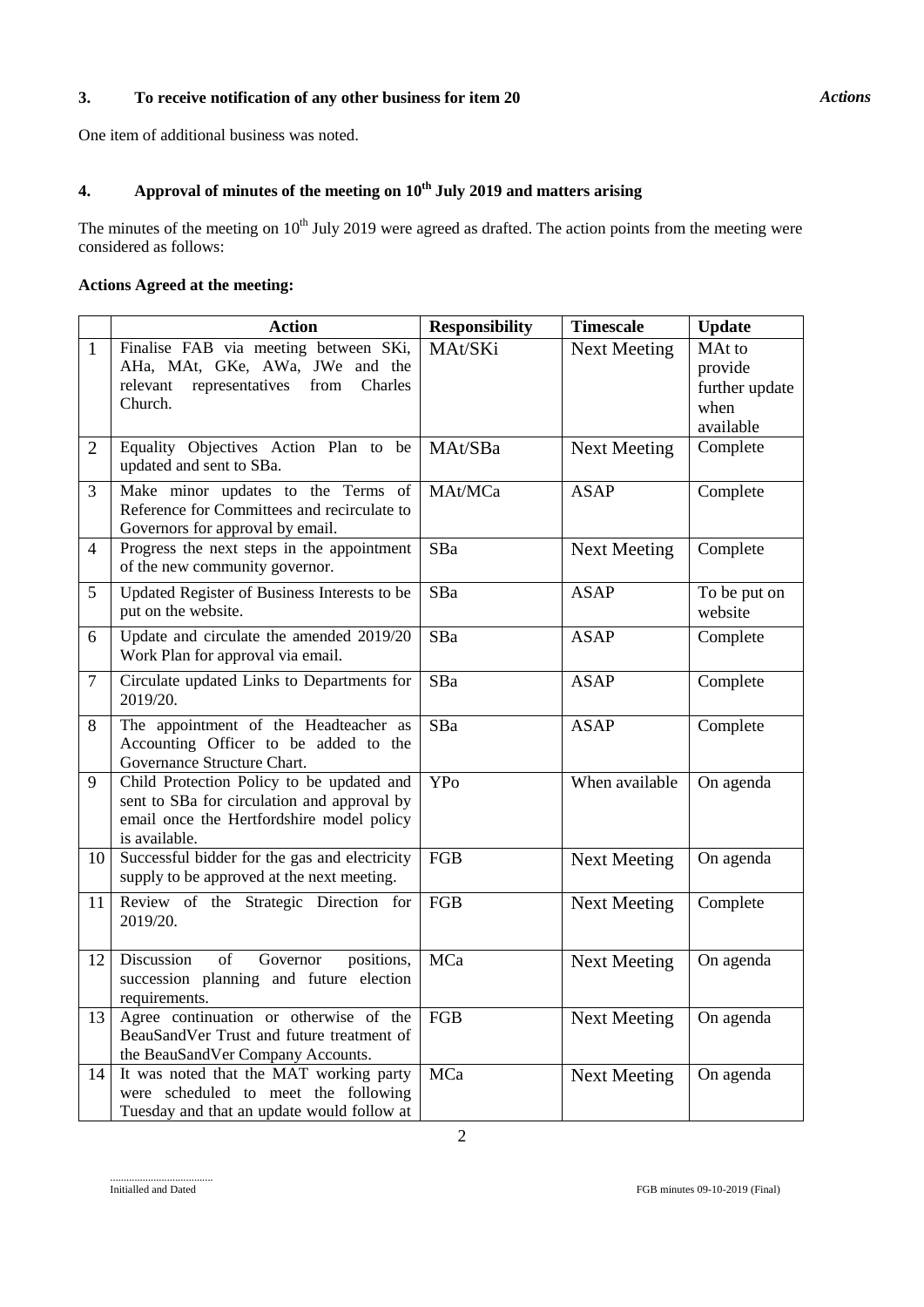|                 | the next meeting.                                                                          |  |                          |  |
|-----------------|--------------------------------------------------------------------------------------------|--|--------------------------|--|
| 15 <sup>1</sup> | Freedom of Information Publication   MAt<br>Scheme (May 19) deferred from June<br>meeting. |  | Next Meeting   On agenda |  |

It was agreed to bring forward Item 8 to accommodate the guest speaker DGu.

# **8. Presentation to Governors regarding "The Beaumont Way"**

## *IJo joined the meeting*

DGu's presentation outlined "the Beaumont Way" as putting outstanding teaching and learning at the heart of everything the school does, allowing teachers to express themselves and take ownership of their own progression.

Further key points noted were getting involved, being passionate and trying new things to find each individual's own path to excel.

Governors commended DGu on an excellent and insightful presentation.

# **5. Student and House Leadership update**

It was noted that ZSh had launched the new student leadership programme to the Year 8 students via an assembly and they had received 65 applications in total which was a very high level of involvement.

## **6. Committee reports and updates:**

# **A. Resources**

Governors had considered the minutes of the last committee meeting which had been distributed prior to the meeting. There were no questions arising.

## **B. Community, Teaching and Learning**

Governors had considered the minutes of the last committee meeting which had been distributed prior to the meeting. There were no questions arising.

## **7. Acknowledgement of receipt and review of the Management Accounts**

Governors had considered the Management Accounts for Period 10 (June) and Period 12 (August) which had been circulated prior to the meeting. There were no questions raised.

# **8. Presentation to Governors regarding "The Beaumont Way"**

Covered after item 4 above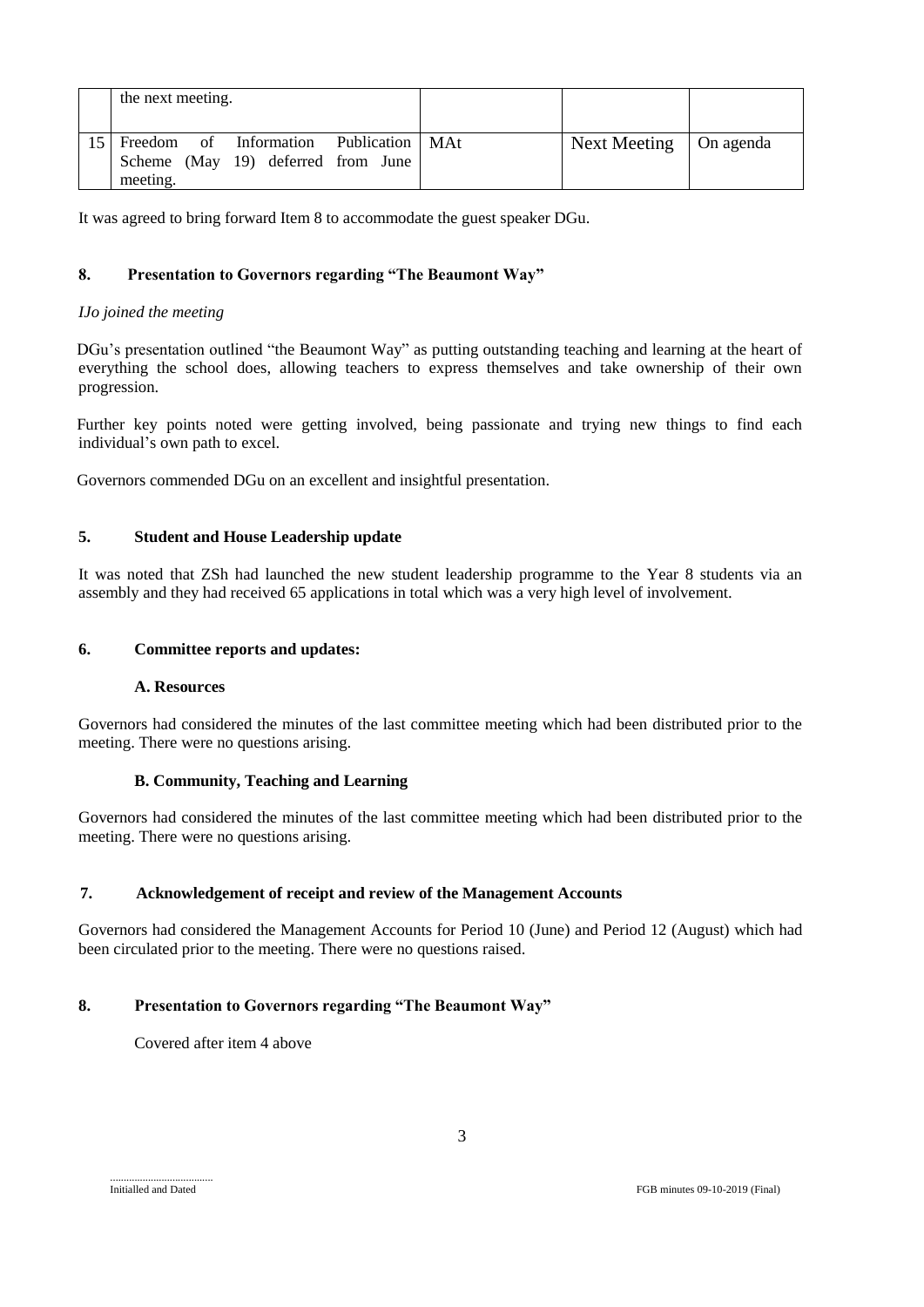## **9. External Examination Results Report**

Governors had considered the External Examination Results Report which had been circulated before the meeting.

JMo provided a high level overview of key headline results, noting that the school had achieved excellent results at both KS4 and KS5.

It was noted that provisional Progress 8 scores had been amended, following an issue with the Pearson exam board not sharing their BTEC data with the DfE, which had impacted some schools results by as much as 0.2. Beaumont's score had changed very little, due to lack of reliance on BTEC qualifications, and was confirmed as 0.61, which would be the second highest result ever for the school and a very strong result.

With regards to both SEND and disadvantaged students, it was noted that both groups had achieved positive Progress 8 scores. In the case of disadvantaged, it was noted that this was an increase from the previous year for a group identified for particular attention by the school.

Governors were asked to approve a change to the 2019/20 PSI key priority 7 to reflect the areas identified through exams analysis of recent results. Governors requested that disadvantaged students be identified as a group requiring ongoing focus in the PSI, notwithstanding the improved results in 2019. JMo agreed to add a note to this effect. It was agreed that SBa would circulate the amendments via email for final approval.

*JMo/SBa*

# **10. Chair's Update including:**

## **a) Approve the appointment of Tim Pugh as a Governor with effect from 9th October, 2019.**

Tim Pugh was formally ratified as a Community Governor with effect from 9<sup>th</sup> October, 2019.

# **b) Update regarding governor positions, succession planning and future election requirements**

It was noted that the school was still awaiting approval of the articles of association from the Charities Commission and that once that was received governor positions and succession planning could be addressed.

#### **c) Agree continuation or otherwise of the BeauSandVer Trust and future treatment of the BeauSandVer Company Accounts**

It was noted that with the creation of the AAT Trust, which includes both Sandringham and Verulam Schools, if the BeauSandVer Education Trust were to continue as a company the articles of association of the company would have to be changed as they were drafted on the basis that the members were three separate schools.

It was noted that the schools work together very closely as a consortium, which works well for all the schools. However, that work is carried out by the schools and not through the company. The existence of the company has legal requirements, such as the need to file accounts and annual confirmation statements which Beaumont has dealt with since the company was set up.

It was agreed that if the consortium is not operating through the company it would make sense to remove that vehicle and devise an agreement between the schools that clearly sets out the relationship going forward. It *MAt*was agreed that MAt would discuss at his next meeting with the AAT and revert.

## **d) Multi-Academy Trust Update**

It was noted that the MAT group had met a few weeks ago and agreed that the appointment of Dame Dethridge as Interim Regional Schools Commissioner for North-West London and South-Central England

Initialled and Dated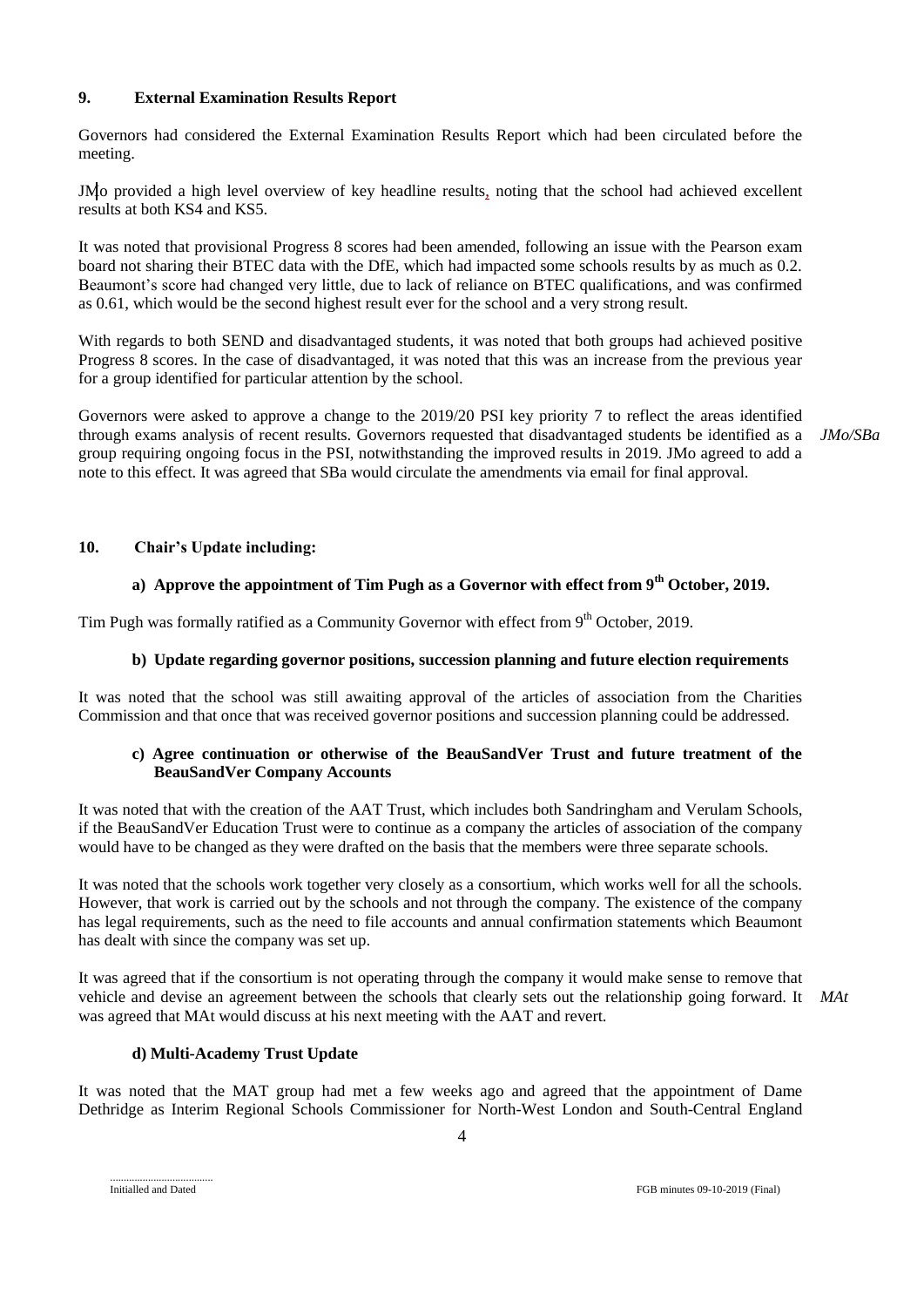could present an opportunity for a fresh look at the school's position and it was agreed that she would be invited to visit to school.

It was noted that the response to this was that her diary was full, but it was also noted that she was attending a number of meetings and events so it was agreed that MAt would endeavour to attend some of these meetings where possible. *MAt*

It was agreed that there would be no further MAT working group meetings scheduled until an opportunity presents itself, or there were any change to the external situation.

#### **e) Admissions Procedure (Minor updates for consultation)**

Governors had considered the Admissions Procedure which had been circulated in advance of the meeting.

A couple of additional changes were noted and Governors agreed for these to be updated by JMo and for SBa *JMo* to circulate for final approval via email.

# **f) 6th Form Admissions Procedure (minor updates for consultation)**

Governors had considered the 6<sup>th</sup> Form Admissions Procedure which had been circulated in advance of the meeting.

There was a brief discussion around the need to provide more detail in terms of the offer of a place and *JMo*associated criteria. JMo agreed to update and provide to SBa to obtain final approval via email.

## **11. Head's Report:**

MAt thanked all governors who attended the staff drinks on the first Friday of term, and reported that the start of the new academic year had been very positive.

MAt reported that, the new Year 7 cohort had started really well and thanked AGr for a well organised bonding day at Cuffley Camp. It was noted that the day was a great success and was an initiative that the school would like to incorporate for each Year 7 cohort going forward.

With regards to staffing, it was noted that the school was in the process of recruiting for a maternity cover for the languages department.

Regarding the sixth form, MAt reported there had been a very positive start with 75 external students joining (up from 44 external students last year), making a total of 395 students across the  $6<sup>th</sup>$  Form.

With regards to the secondary transfer evening, MAt thanked the Governors that had attended and noted that the new school entrance had proved very successful. It was noted that 120 families had returned to the school for a follow up tour and that he had received lots of positive feedback.

In relation to SEC2 and CIF, MAt reported that he had conducted an impromptu site visit and was pleased with the progress observed. It was noted that if the gas works were completed over half term then the project would be on track for 25 November completion date.

Governors thanked MAt for his report.

## **12. Ratification of the decision on the Gas/Electricity Supplier Tender**

It was noted that the decision had received prior approval via email and then at the Resources Committee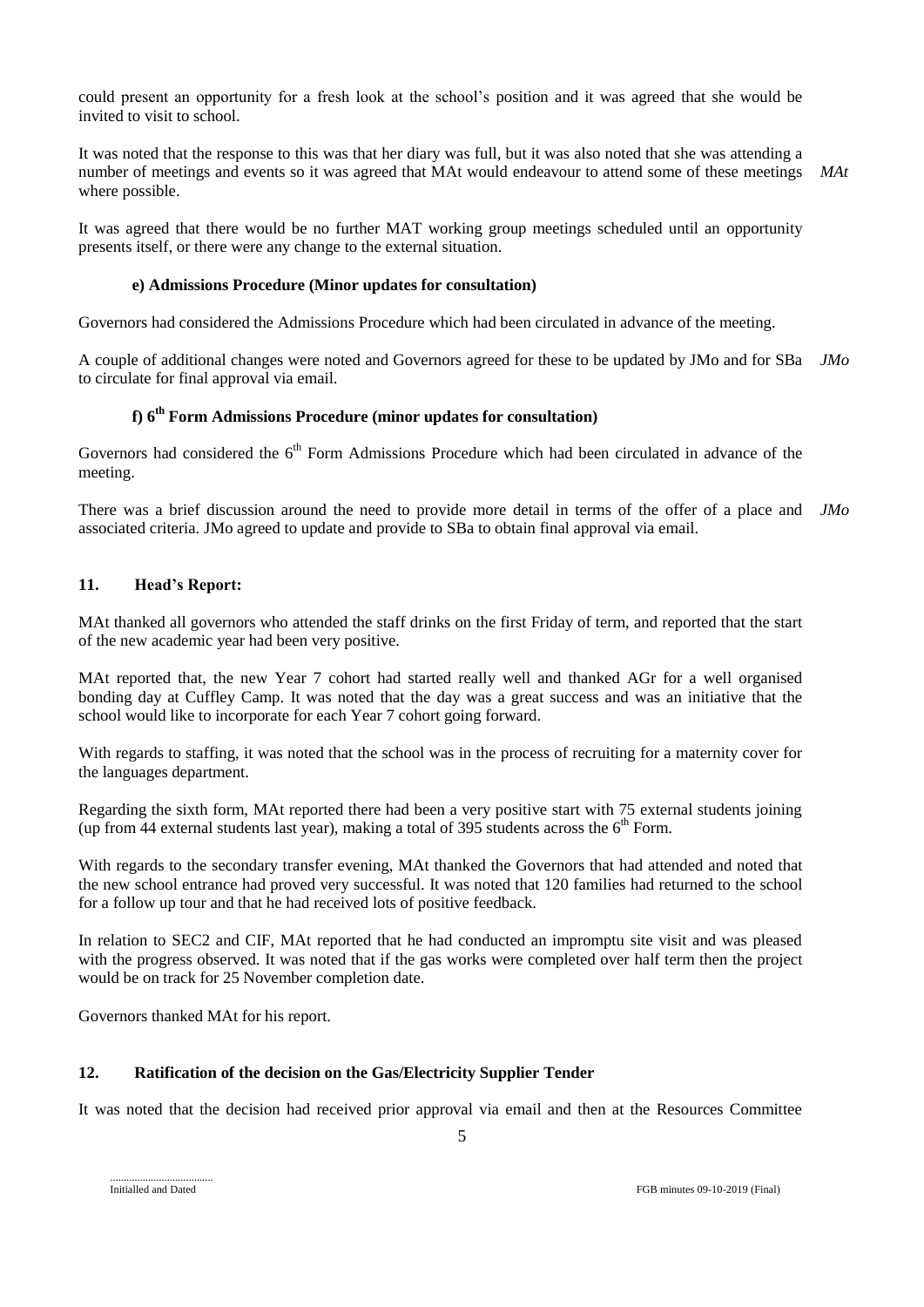meeting on  $19<sup>th</sup>$  September 2019 and therefore was formally ratified by the FGB.

### **13. Safeguarding – update and consideration and approval of the updated Child Protection Policy (due Sept 19)**

Governors had considered the updated policy, which had been distributed prior to the meeting.

YPo advised that this policy reflected the updated model policy produced by HCC and that the key update was in relation to serious violence and that in addition up skirting had been included as part of the peer on peer abuse section. She reported that all staff must sign the document annually.

A Governor enquired if the school did anything different with regards to the SEND students. YPo advised that she meets with them weekly in year groups.

YPo was thanked for an excellent job keeping the school and staff abreast of the ever changing safeguarding requirements.

## **14. Child Protection Annual Report and Self Review Checklist**

YPo confirmed that all staff were up to date with their training and that she attends every child in need meeting.

Regarding the Self Review Checklist it was noted that the county template had changed significantly from the previous year.

Governors requested that going forward it would be good to receive a report at each meeting updating on the school's progress against the action plan with dates added. It was agreed that SBa would add this as a recurring agenda item to be reported on at future FGB meetings. *YPo/SBa*

AWa added that there were no further updates with regards to the audit of the single central record.

## **15. Confidential Item report – on the outcome of a Permanent Exclusion hearing and any recommendations arising**

*The discussion of this item was recorded in Part 2 confidential minutes.*

## **16. Review of the Lettings Management Contract**

There was a discussion around what Governors required to review for approval. It was agreed on the *JWe/SBa*grounds that it had been reviewed by two Governors with legal backgrounds that a summary could be sent to the rest of the FGB for review and final approval.

### **17. \* Policies – consideration and approval of the following policies and procedures (bearing in mind the responsibility to carry out an equality impact assessment in accordance with the school's Public Sector Equality Duty under the Equality Act 2010):**

Governors noted their responsibility as part of the review and approval of all policies and procedures to ensure that none of the policies/procedures approved had any disproportionate benefit or detriment and did not contain any discriminatory statements or have an adverse impact on any disadvantaged or vulnerable group.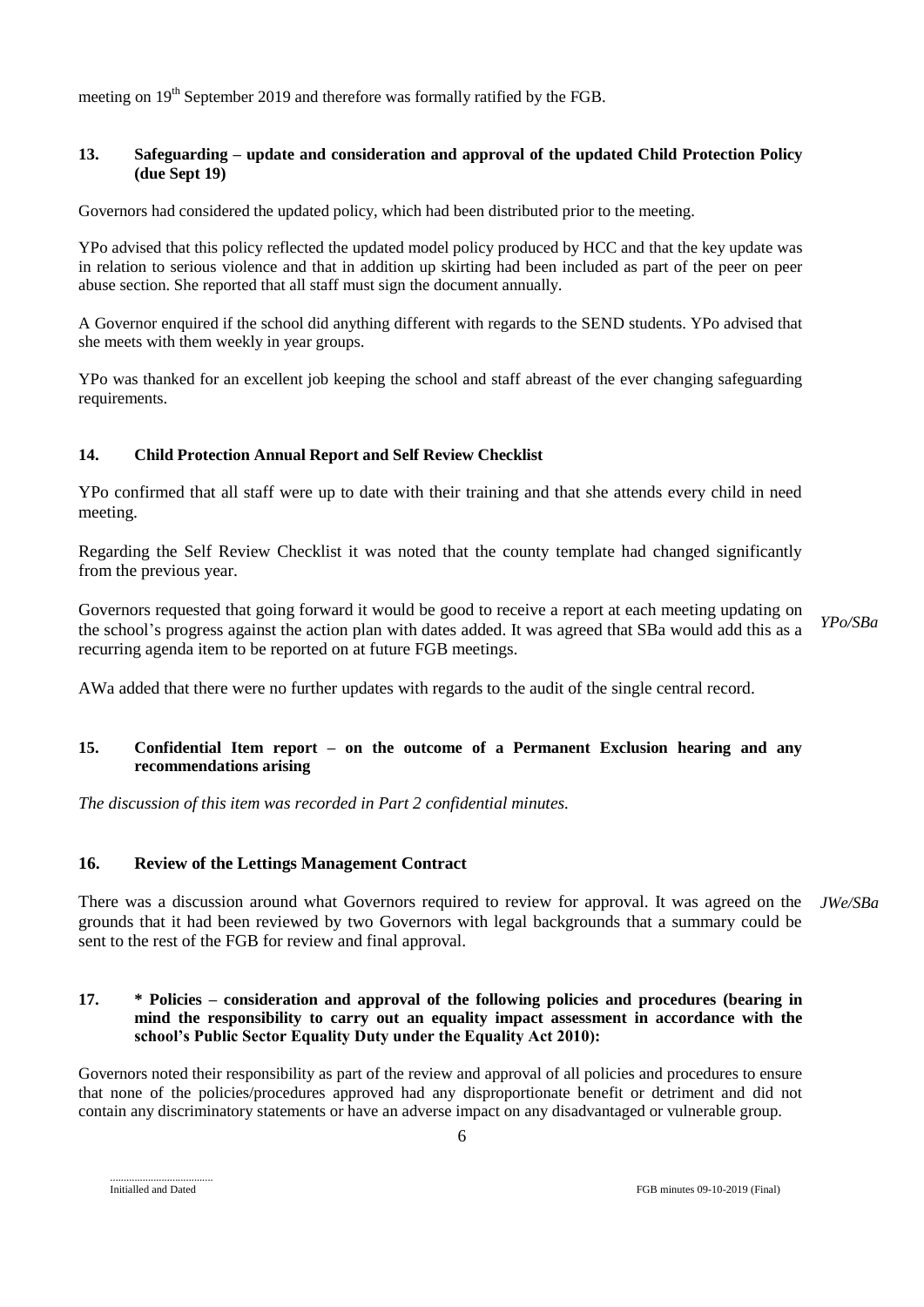## **a) Freedom of Information Publication Scheme (May 19 – previously deferred)**

Governors had considered the Scheme which had been circulated in advance of the meeting.

Scheme was approved.

### **b) Safer Recruitment Policy (due Sept 2019)**

Governors had considered the policy which had been circulated in advance of the meeting.

It was noted that a Governor had a couple of changes which would be provided to SBa for circulation and *SKi* approval via email.

#### **c) Schedule of Financial Delegation (Recommended by Resources Committee)**

Governors had considered the Schedule of Financial Delegation which had been circulated in advance of the meeting.

Schedule of Financial Delegation was approved.

#### **d) Local Government Pension Scheme (Recommended by Resources Committee)**

Governors had considered the updated Local Government Pension Scheme which had been circulated in advance of the meeting.

Scheme was agreed.

# **18. Review of new governor Induction Pack/process**

It was agreed due to the size of the exercise that this should be deferred to the next meeting.

## **19. Governor Development Co-ordinator Update**

# **a) Hertfordshire Governors' Annual Conference, Saturday, 16 th November 2019,**

#### **b) Agreement as to the subject and timing for the next annual in-house Governor training session**

The date of the annual Hertfordshire Governors' Annual Conference was noted. LSh advised that she would send further information regarding who would be presenting.

Governors were asked to send LSh confirmation of any training completed due to changes at HFL which meant this was harder to track.

With regards to the content of the next in-house training session, LSh identified a session on effective governance for consideration. Governors agreed and it was noted that LSh would investigate possible dates around January/February and co-ordinate. *LSh*